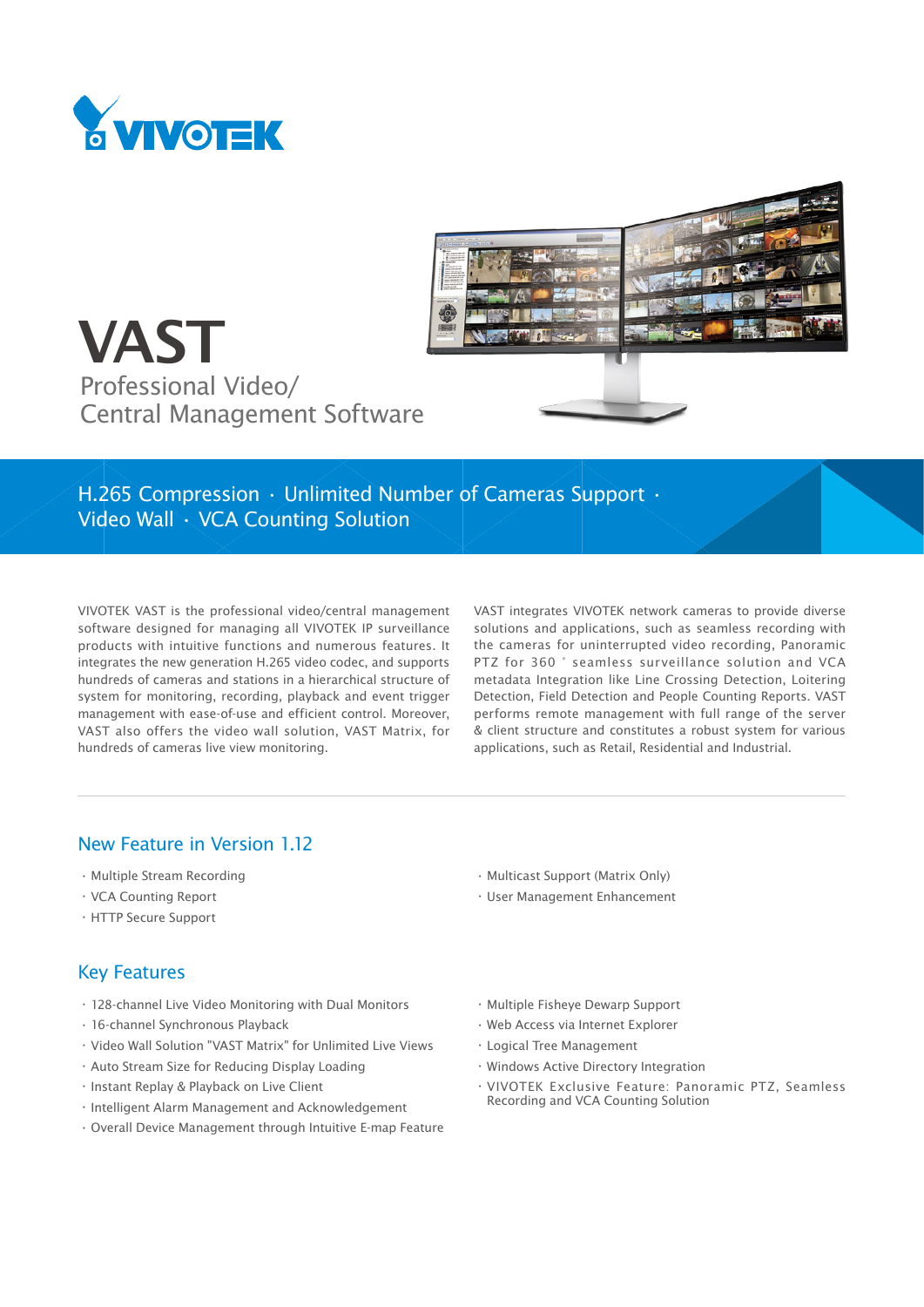## VAST Structure



## Support List

- • VIVOTEK Network Cameras: 7000 & 8000 & 9000 Series (MD7560X excluded)
- • VIVOTEK NVR: NR & ND Series
- • VIVOTEK Software: ST7501, VAST
- • VIVOTEK Switch: VivoCam PoE Switch (AW-GEV Series)

# System Requirements

| <b>VAST Server</b>                            |                                                          |                    |                                                          |
|-----------------------------------------------|----------------------------------------------------------|--------------------|----------------------------------------------------------|
| Server (Recording Channels)                   | Up to 64 Channels                                        | Up to 128 Channels | Up to 256 Channels                                       |
| <b>CPU</b>                                    | 4th Generation Intel®<br>Core™ i3 Processors<br>or above |                    | 4th Generation Intel®<br>Core™ i5 Processors<br>or above |
| <b>RAM</b>                                    | 8 GB or above<br>4 GB or above                           |                    | 8 GB or above                                            |
| Hard Drive (Enterprise Model Only) Suggestion | 1 Volume Group*<br>2 Volume Group*                       |                    | 4 Volume Group*                                          |
| Recording Throughput                          | 1 Volume Group: 200 Mbps (Max.)**                        |                    |                                                          |
| Network Interface Card                        | 1000/100/10 Ethernet***                                  |                    |                                                          |

\* Volume group depends on total recording server throughput.

\*\* Maximum number bitrate of cameras not to go over total recording throughput.

\*\*\* Please consider the throughput of viewing, recording and server's network.

VAST LiveView & Playback

| Client (Display Channels)      | H.264, 720P, 2Mbps for<br>Each Channel*   | 8CH                                              | 16CH                                         | 32CH                                         |
|--------------------------------|-------------------------------------------|--------------------------------------------------|----------------------------------------------|----------------------------------------------|
|                                | H.264, 1080P, 4Mbps for<br>Each Channel** | 6CH                                              | 10CH                                         | 18CH                                         |
|                                | H.265, 1080P, 4Mbps for<br>Each Channel   | 3CH                                              | 5CH                                          | 9CH                                          |
| <b>CPU</b>                     |                                           | 4th Generation Intel®<br>Core™ i3 Processors     | 4th Generation Intel®<br>Core™ i5 Processors | 4th Generation Intel®<br>Core™ i7 Processors |
| <b>RAM</b>                     |                                           | 2 GB or above                                    | 4 GB or above                                | 4 GB or above                                |
| Graphics Processing Unit (GPU) |                                           | Support Direct3D Acceleration with 1GB Video RAM |                                              |                                              |
| Network Interface Card         |                                           | 1000/100/10 Ethernet                             |                                              |                                              |

\* Display requirements of a 3MP fisheye camera is equal to a 720P camera.

\*\* Display requirements of a 5MP fisheye camera is equal to a 1080P camera.

If installing Server & Client in the same PC, overall loading of the PC will be evaluated.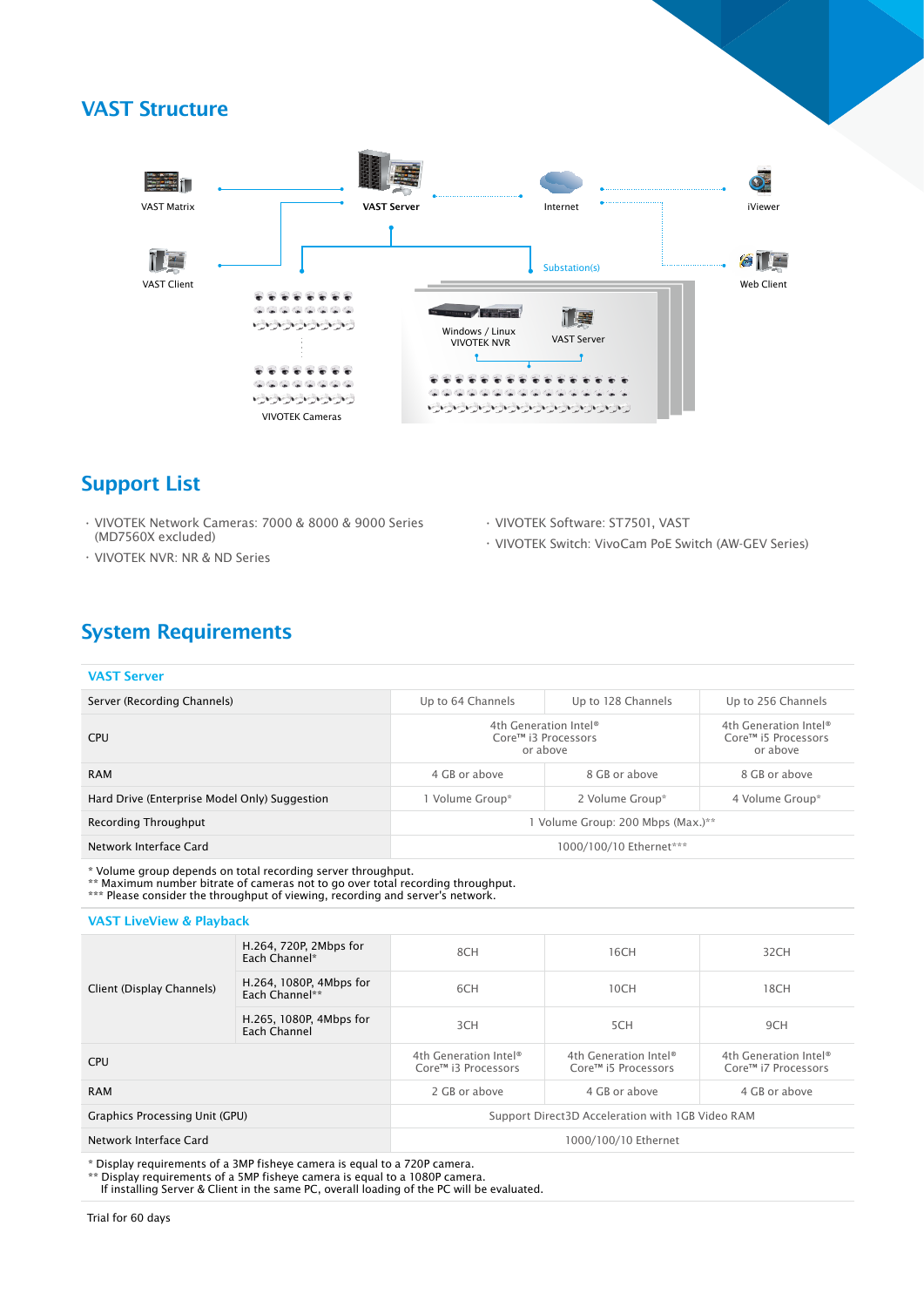# Technical Specifications

| Version                   | 1.12                                                             |
|---------------------------|------------------------------------------------------------------|
| General                   |                                                                  |
| Max Number of<br>Cameras* | Unlimited                                                        |
| Max Number of Servers*    | <b>Unlimited</b>                                                 |
| Max. Number of Clients    | Unlimited                                                        |
|                           |                                                                  |
| Support OS                | Windows 8, 7, Vista, XP<br>Windows Server 2012, 2008, 2003, 2000 |
| Support Web Browser       | Internet Explorer 11/10/9                                        |
| <b>Mobile Support</b>     | iViewer (iOS/Android)                                            |
| Virtual Matrix Support*   | <b>VAST Matrix</b>                                               |
| Devices Pack              | vdp File Update.                                                 |

\*Please refer to System Requirements Page (http://www.vivotek.com/vast/#system)

#### LiveView (Local Display)

| Max. Channel              | 128-Channel (with Dual Monitors)                                                                                                                                                   |
|---------------------------|------------------------------------------------------------------------------------------------------------------------------------------------------------------------------------|
| Layout                    | Multi Layout Display: 1x1, 2x2, 1+5, 3x3,<br>1+12, 4x4, 5x5, 1+31, 8x8, 1P+2, 1P+6,<br>1P+8, 2V, 3V, 4V, 2V+3<br>Single Layout Display, Full Screen Display,<br>Sequential Display |
| <b>Stream Application</b> | Stream Selection & Auto Stream Size                                                                                                                                                |
| View Application          | Drag & Drop<br>Remote I/O Control<br>PiP (Digital Zoom)<br>Instant Replay<br>De-interlace<br>Video Display Mode (Aspect Ratio, Hide<br>Borders, Keep Top/Down Borders)             |
| Fisheye Dewarp Mode       | Fisheye Display Mode:<br>Regular: 10, 1P, 1R, 103R, 4R<br>Wall Mount: 1P2R, 1P3R<br>Ceiling/Floor Mount: 2P, 4R Pro, 1O8R                                                          |
| <b>Playback</b>           |                                                                                                                                                                                    |
| Max. Channel              | 16 Channels                                                                                                                                                                        |
| Layout                    | Multi Layout Display: 1x1, 2x2, 1+5, 3x3,<br>1+12, 4x4, 2V, 3V, 4V, 2V+3<br>Single Layout Display, Full Screen Display,<br>Sequential Display                                      |
| Playback Mode             | Asynchronous & Synchronous                                                                                                                                                         |
| Playback Control          | Play, Rewind, Pause, Stop, Next/Previous<br>Video Start, Next/Previous Frame, 1/8X ~<br>64X Speed Control, Bookmark                                                                |
| Search Mode               | Browsing, Date & Time (Fast), Event,<br>Bookmark, Alarm, Log, Timeline, Timeline<br>Scale                                                                                          |
| Video                     |                                                                                                                                                                                    |
| Video Format              | MJPEG, MPEG4, H.264 AVC, H.264 SVC,<br>H.265                                                                                                                                       |
| Video Resolution          | Up to 9 Megapixels                                                                                                                                                                 |
| Video Enhancement         | Basic Mode: Brightness, Contrast,<br>Saturation, Hue<br>Intelligent Mode: Defog, Rain, Snow, Fire/<br>Smoke                                                                        |
| Audio                     |                                                                                                                                                                                    |
| Audio Format              | G.711, G.726, AMR, AAC                                                                                                                                                             |
| Audio Capability          | Two-way Audio                                                                                                                                                                      |

| <b>Audio Control</b>          | Mute, Broadcasting & Sound Play                                                                                                                        |
|-------------------------------|--------------------------------------------------------------------------------------------------------------------------------------------------------|
| <b>Record</b>                 |                                                                                                                                                        |
| Recording Time (sec.)         | Pre-Record: 3-15, Post-Record: 10-60                                                                                                                   |
| Recording Stream Type         | Unicast                                                                                                                                                |
| Recording Stream              | Single/Multiple                                                                                                                                        |
| Recording Mode                | Continuous, Schedule, Manual, Event,<br><b>Activity Adaptive Streaming</b>                                                                             |
| Recording Setting             | Recycle (Unit: Size or Day)                                                                                                                            |
| <b>Recording File Format</b>  | 3GP                                                                                                                                                    |
| External Storage<br>Recording | NAS (SMB & CIFS)                                                                                                                                       |
| Alarm Management              |                                                                                                                                                        |
| Alarm Period (sec.)           | Max. 30                                                                                                                                                |
| Alarm Filter                  | Name, Time, Source, Event Type, State                                                                                                                  |
| Alarm Setting                 | LiveView Alarm Notification: Fixed &<br>Popup<br>Alert Sound                                                                                           |
| Schedule Type                 | Continuous, Schedule, Manual                                                                                                                           |
| Camera Event                  | Motion, DI/O, Video Lost/Restore, PIR,<br>Tampering, Temperature, IR, PPTZ, Line<br>Crossing Detection, Loitering Detection,<br><b>Field Detection</b> |
| Camera Status                 | Connection Status, Recording Status,<br>Recording Error                                                                                                |
| Substation                    | <b>Substation Connection Status</b>                                                                                                                    |
| Storage Status                | Storage Connection Status, Storage<br><b>Capacity Status</b>                                                                                           |
| <b>Station Status</b>         | License Status, Network Status, Virtual<br><b>Memory Status</b>                                                                                        |
| <b>External Devices Event</b> | DI/O (With I/O Box)                                                                                                                                    |
| Action                        | Email, Start Recording, Move to preset<br>location. Set DO. GSM Short Message.<br>HTTP & Client notification                                           |
| Alarm State for<br>Management | New, Assigned, In Progress, Resolved,<br>Closed, Later, Reject, Ignore                                                                                 |
| Alarm Result Export           | .csv File                                                                                                                                              |
| eMap                          |                                                                                                                                                        |
| Source                        | <b>Import Picture</b>                                                                                                                                  |
| Marked                        | Add, Remove, Direction Control, PTZ<br>Control & Indicator LiveView                                                                                    |
| <b>Event Notification</b>     | Event Icon Light Flash                                                                                                                                 |
| PTZ                           |                                                                                                                                                        |
| PTZ/ePTZ Control              | Panel Control & Mouse Click Control                                                                                                                    |
| PTZ/ePTZ Operation            | Direction Control, Home, Zoom, Focus,<br>Iris, Preset, Patrol (Group), Pan, Stop,<br>Speed                                                             |
| <b>PTZ Operation Mode</b>     | Click to Move & Continuous Move                                                                                                                        |
| <b>Export</b>                 |                                                                                                                                                        |
| Print                         | Selection Windows & All Windows                                                                                                                        |
| Snapshot                      | <b>BMP &amp; JPEG</b>                                                                                                                                  |
| <b>Export File</b>            | AVI, 3GP & EXE                                                                                                                                         |
|                               |                                                                                                                                                        |